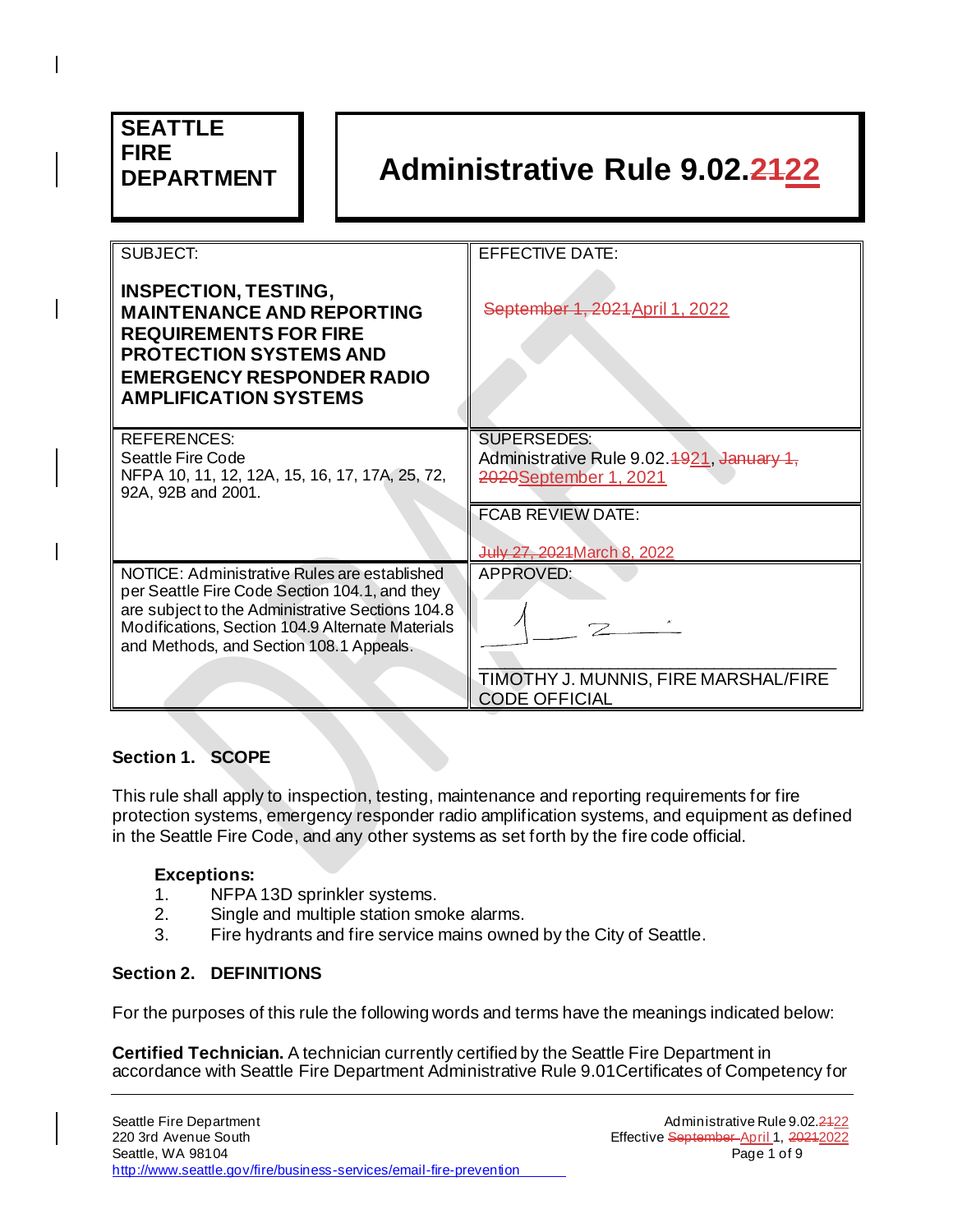Installing, Inspecting, Testing, and Maintaining Fire Protection Systems, and any future revisions of this rule adopted by the fire code official.

 $\overline{\phantom{a}}$ 

**Deficiency.** A condition in which a system or portion thereof is damaged, inoperable, or in need of service, but does not rise to the level of an impairment.

**Emergency Impairment**. An abnormal condition where a system, component, or function is out of service due to an unexpected deficiency.

**Impairment.** A condition where a fire protection system or unit or portion thereof is out of service, and the condition can result in the fire protection system or unit not functioning in a fire event.

**Impairment Coordinator**. The person responsible for the maintenance of a particular fire protection system.

**Impairment Tag.** A red tag used to indicate that a system, or portion thereof, has been removed from service.

**Planned Impairment.** An abnormal condition where a system, component, or function is out of service due to work that has been planned in advance.

**Service Tag and Label.** A white or yellow tag or label with black type formatted in accordance with this rule used for the purpose of indicating the status of a fire protection system.

**Test Report**. A complete record of a fire protection system test, including problems found and any corrections made.

**Testing.** A procedure used to determine the status of a system to verify it is operating as intended by conducting periodic checks on fire protection systems such as waterf low tests, fire pump tests, shaft pressurization tests, fire alarm tests etc. The term "testing" includes acceptance testing, reacceptance testing and confidence testing.

## **Section 3. INSPECTION, TESTING AND MAINTENANCE REQUIREMENTS**

All fire protection systems listed in Table 1 are required to be inspected, tested and maintained in accordance with applicable NFPA standards by individuals who have obtained the proper certificate from the fire code official in accordance with Administrative Rule 9.01, Certificates of Competency for Installing, Inspecting, Testing, and Maintaining Fire Protection Systems, and any future revision of this rule adopted by the fire code official.

**Exception**: Although national standards generally require standpipe testing every five years, in Seattle, marina standpipes are required to be tested annually.

An anniversary date will be established one year from the date of the initial system acceptance test for all new fire protection systems. The anniversary date shall remain fixed and establish the due date each year for subsequent tests.

**Exception**: Non-marina standpipes shall have an anniversary date established five years from the date of initial acceptance. The anniversary date shall remain fixed and establish the due date every fifth year for subsequent tests.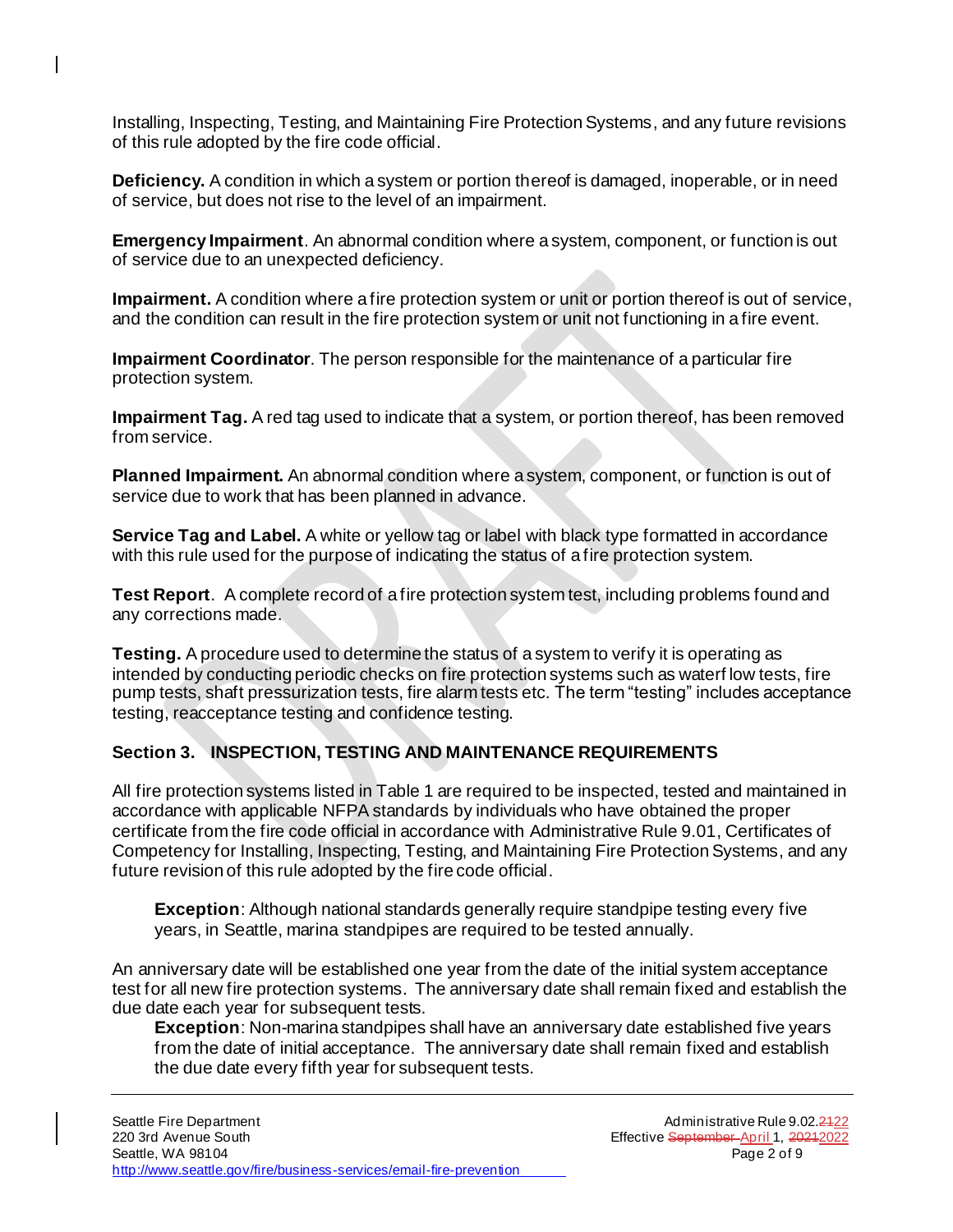Fire alarm systems in high-rise buildings may have one fourth of the entire system tested quarterly so that the entire system is tested annually.

The building owner is responsible for ensuring the tests are performed and correcting deficiencies in a timely manner.

## **Section 4. TEST RECORDS AND TEST REPORTS**

 $\mathsf{I}$ 

A record of all fire protection system inspections, testing and maintenance must be maintained on the premises for a minimum of three years. Records may be electronic or printed documents. A copy of all fire protection systems test reports is required to be submitted to the Seattle Fire Department per Section 5 of this rule.

## **Section 5. MANDATORY PROCESS FOR SUBMITTING TEST REPORTS TO THE SEATTLE FIRE DEPARTMENT**

Effective July 1, 2017 for fire protection systems and November 1, 2018, for emergency responder radio amplification systems, the following process is mandatory for submitting test reports to the Seattle Fire Department.

- 1. All systems test reports for tests of fire protection systems and emergency responder radio amplification systems conducted within Seattle as included in Table 1 are required to be sent to the Seattle Fire Department electronically via the Seattle Fire Department's third party vendor who will collect, organize, categorize, and provide to the Seattle Fire Department.
- 2. Certified technicians are required to register and utilize the third-party vendor's single point repository service. Companies employing certified technicians are required to set up an account at the company level so that certified technicians are registered under the account of the companies employing them.
- 3. The company employing the certified technician shall be responsible for paying the systems test report filing fees as established in Seattle Municipal Code 22.602.090.
- 4. All completed test reports as listed in Table 1 shall be completely entered into to the third party vendor's website here: [www.thecomplianceengine.com,](http://www.thecomplianceengine.com/) using the Seattle-standard system test report forms that are incorporated into the third-party vendor's website and also available for review on the Seattle Fire Department web site at [http://www.seattle.gov/fire/business-services/systems-testin](http://www.seattle.gov/fire/business-services/systems-testing)g. The company employing the certified technician shall ensure that all test reports are submitted within the time frames established by the section 6 of this rule, so that the Seattle Fire Department can receive timely system test report information and confirm compliance.
- 5. When reporting on the tests required in Table 1, a single report can contain test documentation for multiple fire protection systems of the same type. For example, a single sprinkler report can contain information about five sprinkler systems in the same building. If deficiencies are identified, the location of each deficient system and the nature of the deficiency in that system shall be clearly identified.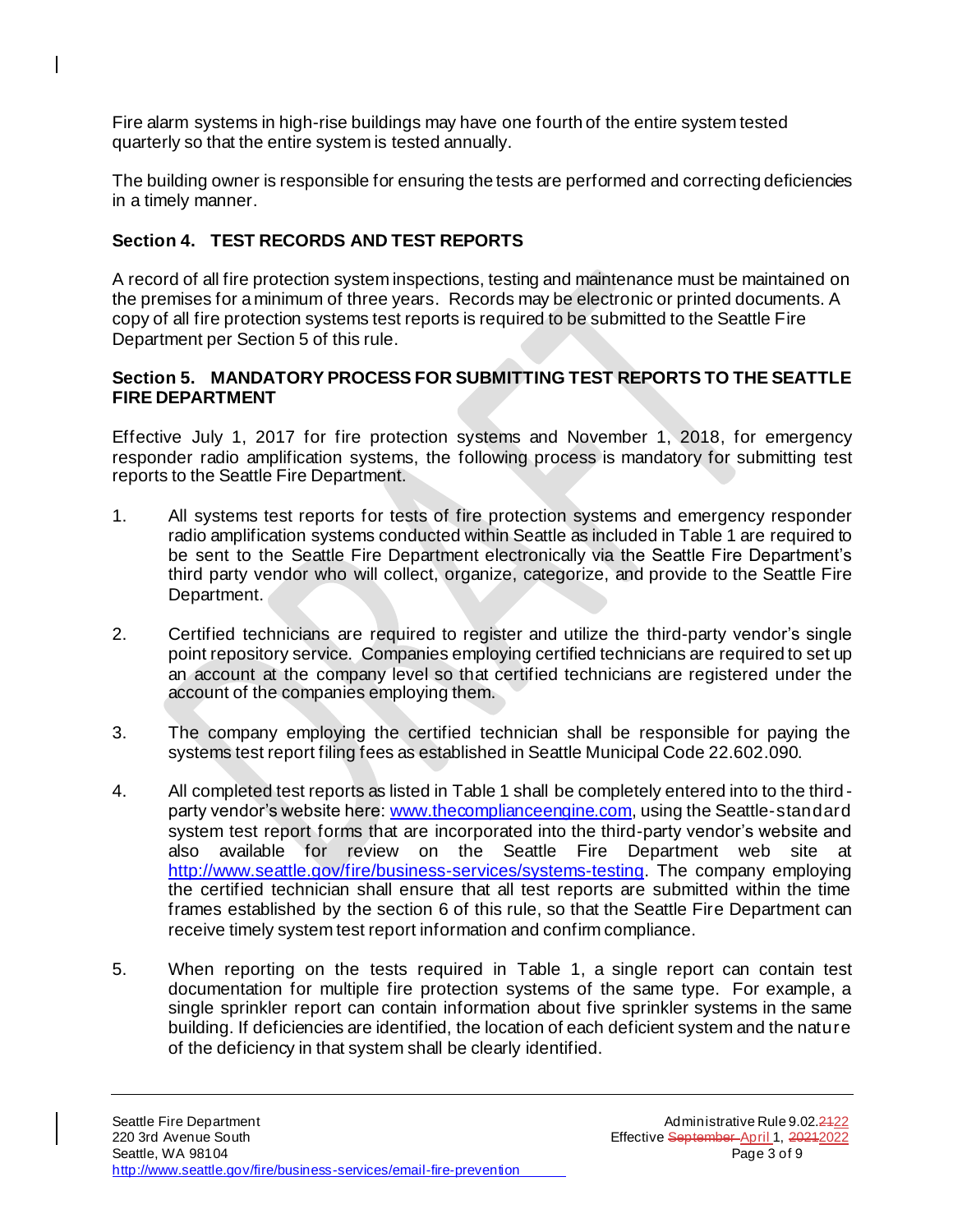- 6. After deficiencies are repaired, a report documenting that the system functions with no deficiencies (a "clean test report" or a "white tagged report") shall be submitted. If more than one deficient system was identified on a single report as described in item 5 of this section, the certified technician or the company employing them has two reporting options:
	- a. Submit one clean test report documenting that each deficient system identified on the original report has been corrected. This option is most useful when all the corrections are completed on a very similar timeline.
	- b. Submit information about repairs to each deficient system identified on the original report as repairs are completed, rather than waiting until all deficiencies have been corrected. In this case, the third-party vendor's application will not consider the original report to be resolved until each of the deficient systems has been updated as corrected. This option is most useful when the system repairs are not able to be completed on similar timelines. In this case, the per report fee as specified in item 3 is only charged once all the deficiencies listed on the original report have been reported as corrected. In other words, multiple correction reports may be filed related to deficiencies contained in the original report, however only one reporting fee will be charged, at the point when all the deficiencies have been corrected.

NFPA standards have additional inspection requirements beyond annual testing and the building owner shall be responsible to continue performing these inspections and maintaining records on the premises. These testing and inspection results are not required to be submitted to the Seattle Fire Department. The building owner is responsible for ensuring that correctly certified individuals are conducting the tests.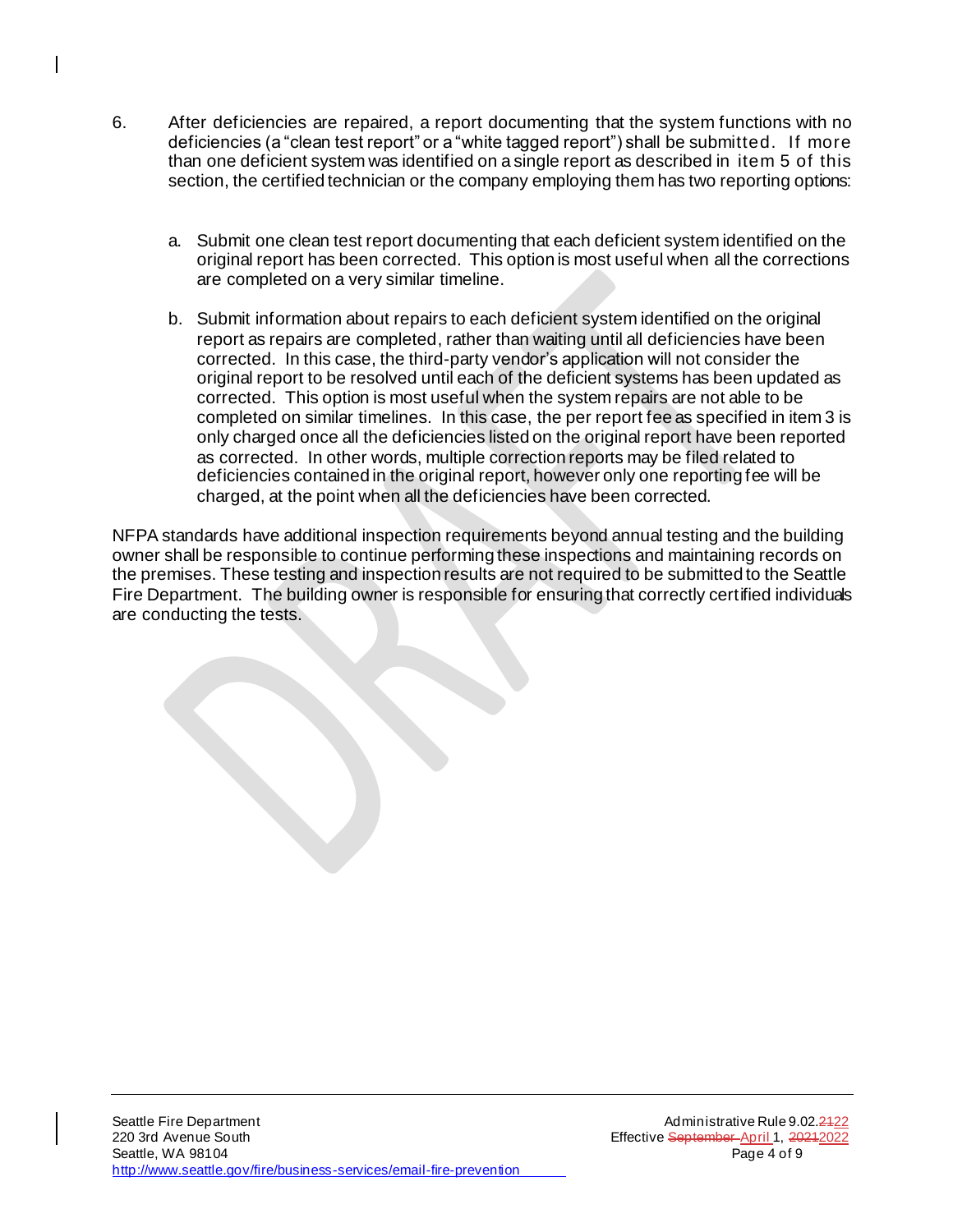| rabie 1. Teguned oystems rescrieports and oublimatin requency<br><b>Fire Protection System Type</b> | Code/Standard                                 | <b>Frequency</b>                      |
|-----------------------------------------------------------------------------------------------------|-----------------------------------------------|---------------------------------------|
| Extinguishing Systems other than                                                                    | <b>Seattle Fire Code</b>                      |                                       |
| sprinkler systems                                                                                   |                                               |                                       |
| Gaseous (Aerosol, Carbon dioxide and clean                                                          | 904.8 & 904.10                                | Annual                                |
| agent)                                                                                              |                                               |                                       |
| <b>Dry Chemical Systems</b>                                                                         | 904.6.1                                       | Every six months                      |
|                                                                                                     |                                               |                                       |
| Automatic Sprinkler Systems - Dry or                                                                | Seattle Fire Code                             | Annual                                |
| Wet                                                                                                 | 901.6                                         |                                       |
| Automatic water mist systems                                                                        | 904.11                                        | Annual                                |
| Emergency Alarm Systems (Haz Mat)                                                                   | <b>Seattle Fire Code</b><br>5003.2.9          | Annual                                |
| <b>Emergency Generators</b>                                                                         | <b>Seattle Fire Code</b>                      | Annual                                |
|                                                                                                     | 1203.4                                        |                                       |
| <b>Emergency Responder Radio</b>                                                                    | <b>Seattle Fire Code</b>                      | Initial, Reacceptance                 |
| Amplification Systems - BDA/DAS                                                                     | 510<br><b>Seattle Fire Code</b>               | and Annual                            |
| <b>Fire Alarm Systems</b>                                                                           | 901.6                                         | Pre-test for acceptance<br>and Annual |
| <b>Fire Escapes</b>                                                                                 | <b>Seattle Fire Code</b>                      | Every five years                      |
|                                                                                                     | 1104.16.5.1                                   |                                       |
|                                                                                                     | <b>SFD Administrative</b>                     |                                       |
|                                                                                                     | <b>Rule 11.01</b>                             |                                       |
| <b>Fire Hydrants (Private)</b>                                                                      | <b>Seattle Fire Code</b>                      | <b>Annual</b>                         |
|                                                                                                     | 507.5.3                                       |                                       |
| <b>Fire Pumps</b>                                                                                   | <b>Seattle Fire Code</b>                      | Annual                                |
|                                                                                                     | 913.5                                         |                                       |
|                                                                                                     | NFPA 25 Chapter 8<br><b>Seattle Fire Code</b> | Every six months                      |
| Rangehoods                                                                                          | 904.12.5                                      |                                       |
| <b>Smoke Control Systems</b>                                                                        | <b>Seattle Fire Code</b>                      | Annual                                |
|                                                                                                     | 901.6                                         |                                       |
| <b>Standpipe Systems</b>                                                                            | Seattle Fire Code                             | Every five years                      |
|                                                                                                     | 901.6<br><b>Seattle Fire Code</b>             | Annual                                |
| Standpipe Systems - Marinas                                                                         | 901.6                                         |                                       |
|                                                                                                     |                                               |                                       |

 **Table 1: Required Systems Test Reports and Submittal Frequency**

 $\overline{\phantom{a}}$ 

## **Section 6. MARKING FIRE PROTECTION SYSTEMS**

A service label or tag conforming to this section shall be securely attached to each fire protection system, emergency responder radio amplification system or item of fire protection equipment at the time of initial acceptance testing, and after all subsequent inspection, testing and maintenance.

**Exception:** Fire escape labelling and tagging requirements are enumerated in Administrative Rule 11.01 Fire Escape Stair Structural Examination, Testing and Repair Requirements.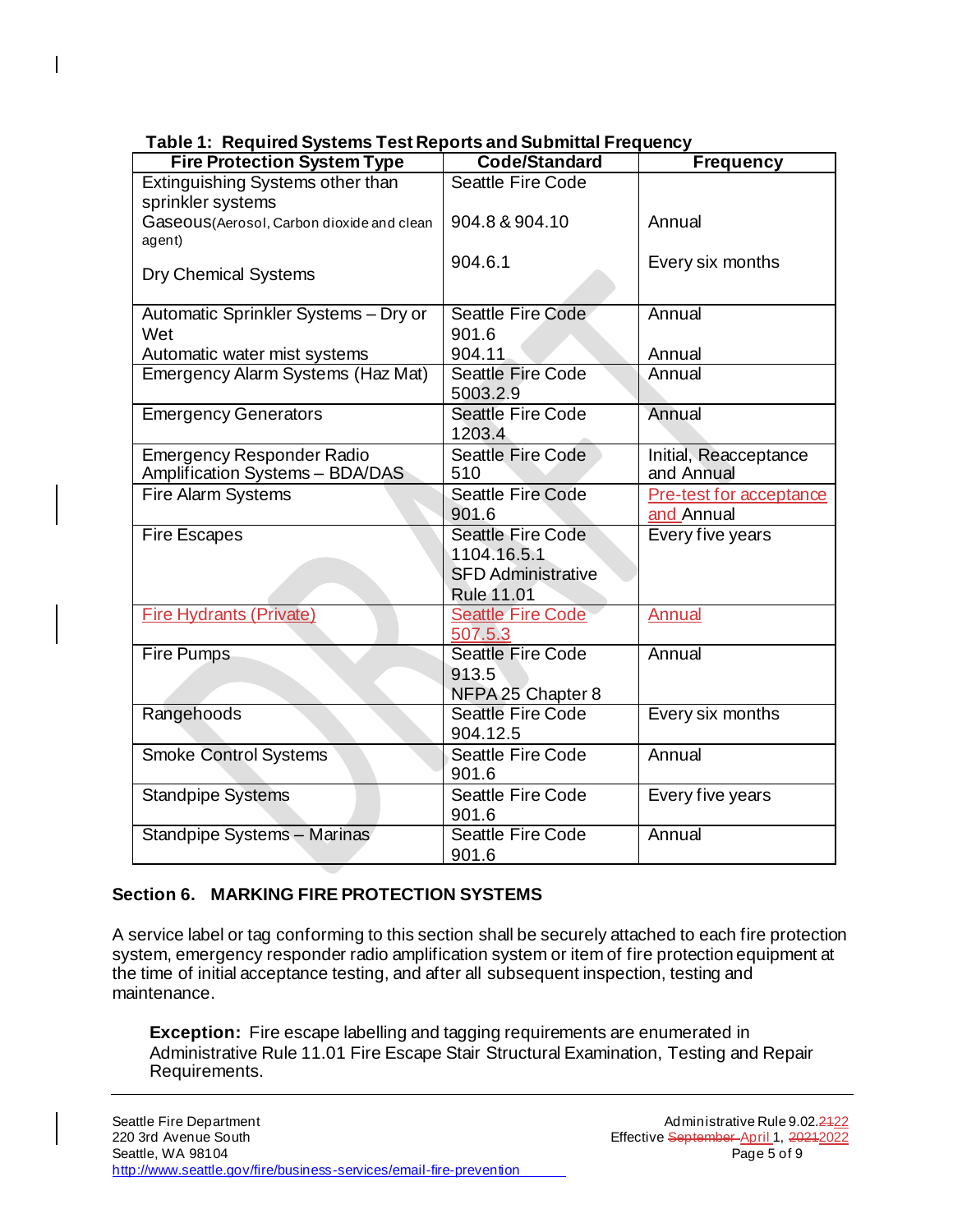The following information shall be printed on all yellow or white service tags or labels:

- 1. The words "**DO NOT REMOVE BY ORDER OF THE FIRE MARSHAL**."
- 2. Name, address and telephone number of the business or firm performing the testing.
- 3. Date that work was performed.
- 4. Printed name of person performing work.
- 5. Seattle Fire Department certification number of person performing work.
- 6. Description of work performed (for white tags), or description of any deficiencies found (for yellow tags).

#### **White Tag – No Deficiencies**

 $\mathsf{I}$ 

Systems with no deficiencies shall be tagged with a white service tag or label. The system test report shall be added to the third-party vendor's website so that the Seattle Fire Department can review the reports **within 7 calendar days of the test**. Failure by the company performing the testing to submit reports within this timeline is citable offense under 2018 SFC Section110.4.

**Note:** If the system has any deficiencies listed on the test report, then it cannot be certified as a white tag.

### **Yellow Tag – System Has Deficiencies**

Systems that are functioning, but have deficiencies, shall be tagged with a yellow service tag or label and the system test report shall be added to the third-party vendor's website so that the Seattle Fire Department can review the reports **within 7 calendar days of the test**. Failure by the company performing the testing to submit reports within this timeline is citable offense under 2018 SFC Section 110.4.

#### **Red Tag – Impaired System/System Out of Service**

Fire protection system(s) that are impaired for any length of time shall be tagged with a red impairment tag and the system test report shall be added to the third-party vendor's website so that the Seattle Fire Department can review the reports **before the end of the day of the test.** Failure by the company performing the testing to submit reports within this timeline is citable offense under 2018SFC Section110.4.

**Note:** If a planned or emergency impairment is anticipated to take a system out of service for more than eight hours, **in addition to submitting a test report to third-party vendor's website, the Seattle Fire Department must be also notified in accordance with Administrative Rule 9.04. Impaired Fire Protection Systems and Emergency Responder Radio Amplification Systems** and any future revisions to that rule adopted by the fire code official.

## **Formats for Tags or Labels**

The tag or label shall be of the self-adhesive type or the wire-hanging type. In addition, for red tags, the tag or label shall be clearly visible, weather resistant, and of sufficient size (typically 4 inches x 6 inches). All tags shall clearly specify the status of the system. There shall be no lack of clarity regarding whether the system tag indicates a red/impaired, yellow/deficient, or white/normal status. Failure to clearly tag systems is a violation of this administrative rule. The following formats shall be used for all service tags and labels: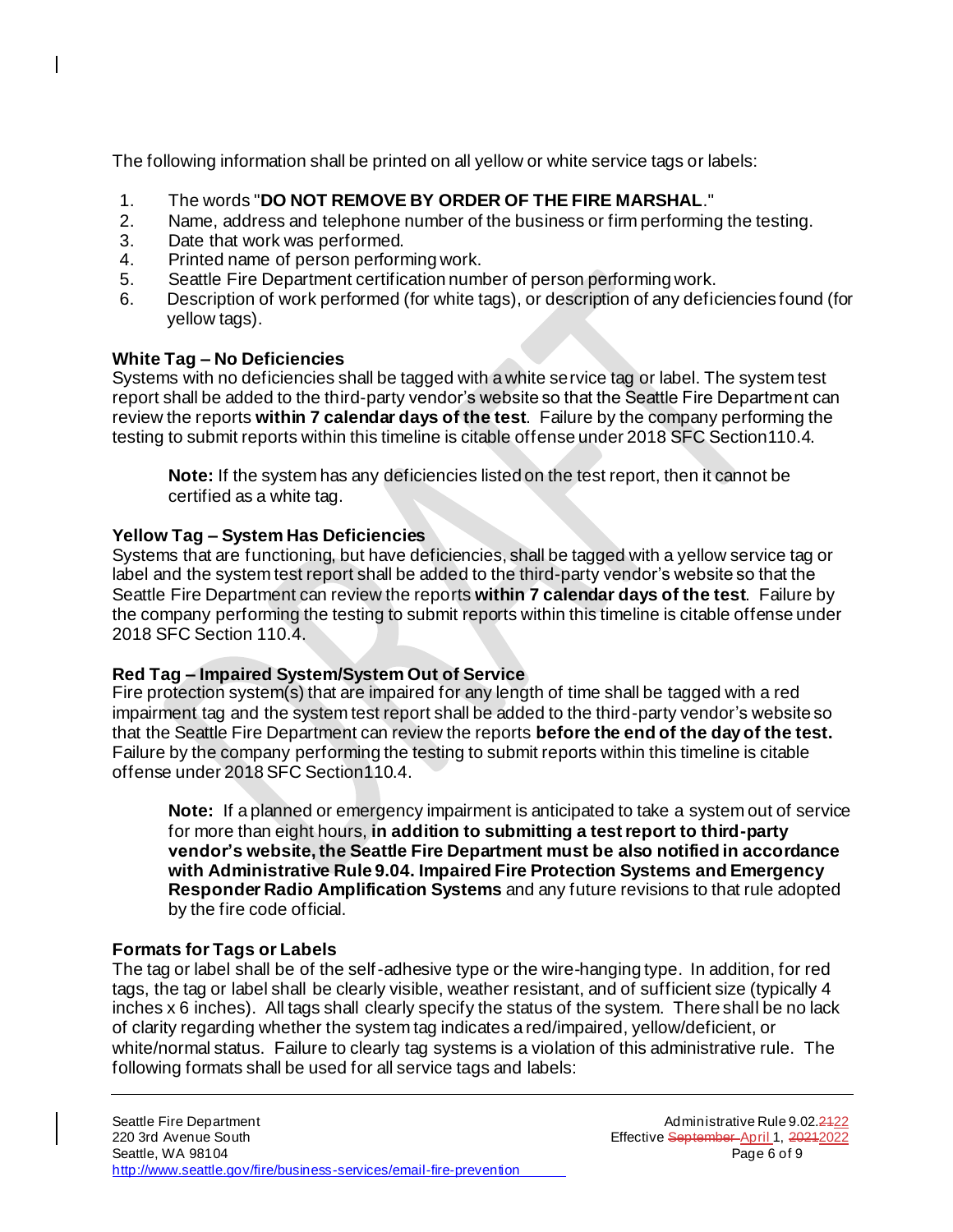| <b>Fire Marshal</b><br><b>Testing Firm</b><br><b>Address</b><br><b>Phone</b><br><b>Serviced by</b> |  | <b>Next Due</b><br><b>Date</b> | <b>Month</b> | Year | <b>DO NOT REMOVE</b><br>By Order of the |  |  |
|----------------------------------------------------------------------------------------------------|--|--------------------------------|--------------|------|-----------------------------------------|--|--|
|                                                                                                    |  |                                |              |      |                                         |  |  |
|                                                                                                    |  |                                |              |      |                                         |  |  |
|                                                                                                    |  |                                |              |      |                                         |  |  |
|                                                                                                    |  |                                |              |      |                                         |  |  |
|                                                                                                    |  |                                |              |      |                                         |  |  |
| Seattle Fire Dept. Certificate No.                                                                 |  |                                |              |      |                                         |  |  |
| <b>Description of work</b>                                                                         |  |                                |              |      |                                         |  |  |

 $\begin{array}{c} \rule{0pt}{2ex} \rule{0pt}{2ex} \rule{0pt}{2ex} \rule{0pt}{2ex} \rule{0pt}{2ex} \rule{0pt}{2ex} \rule{0pt}{2ex} \rule{0pt}{2ex} \rule{0pt}{2ex} \rule{0pt}{2ex} \rule{0pt}{2ex} \rule{0pt}{2ex} \rule{0pt}{2ex} \rule{0pt}{2ex} \rule{0pt}{2ex} \rule{0pt}{2ex} \rule{0pt}{2ex} \rule{0pt}{2ex} \rule{0pt}{2ex} \rule{0pt}{2ex} \rule{0pt}{2ex} \rule{0pt}{2ex} \rule{0pt}{2ex} \rule{0pt}{$ 

|                                               | <b>SYSTEM DEFICIENCIES</b> |              |                 |
|-----------------------------------------------|----------------------------|--------------|-----------------|
| <b>DO NOT REMOVE</b>                          | Year                       | <b>Month</b> | <b>Next Due</b> |
|                                               |                            |              | <b>Date</b>     |
| <b>By Order of the</b><br><b>Fire Marshal</b> |                            |              |                 |
|                                               | <b>Testing Firm</b>        |              |                 |
|                                               | <b>Address</b>             |              |                 |
|                                               | <b>Phone</b>               |              |                 |
|                                               | <b>Serviced by</b>         |              |                 |
| <b>Seattle Fire Dept. Certificate No.</b>     |                            |              |                 |
| <b>Description of deficiencies</b>            |                            |              |                 |
|                                               |                            |              |                 |
|                                               |                            |              |                 |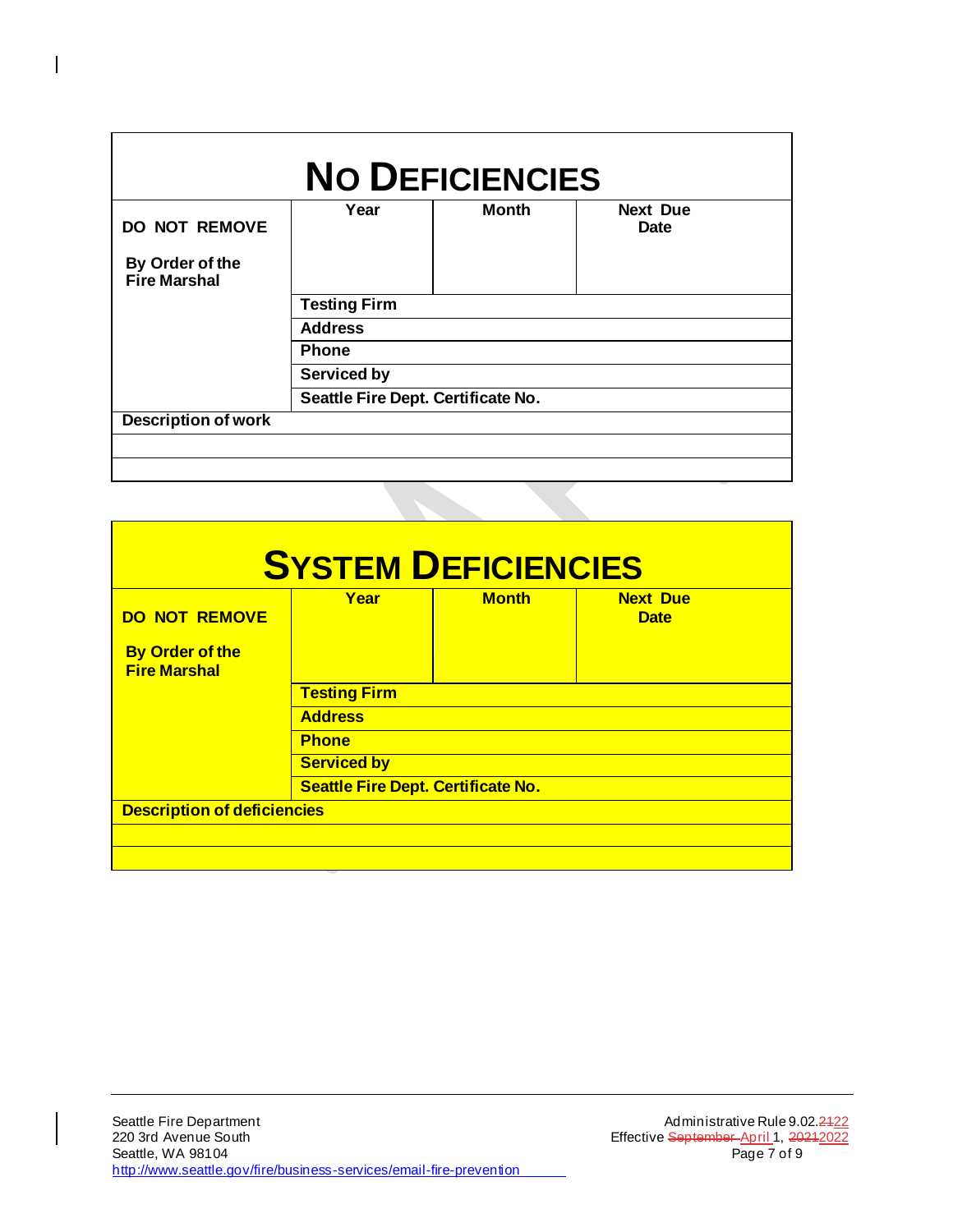| <b>IMPAIRED SYSTEM</b>                                                     |                                                           |                                                                                                      |                                                       |  |
|----------------------------------------------------------------------------|-----------------------------------------------------------|------------------------------------------------------------------------------------------------------|-------------------------------------------------------|--|
| <b>DO NOT REMOVE</b><br><b>By Order of the</b><br><b>Fire Marshal</b>      | <b>Date and Time</b><br><b>Impairment</b><br><b>Began</b> | <b>Anticipated Date</b><br>and Time<br><b>System Will Be</b><br><b>Returned to</b><br><b>Service</b> | <b>Impairment Type</b><br>Planned<br><b>Emergency</b> |  |
| <b>Testing Firm</b>                                                        |                                                           |                                                                                                      |                                                       |  |
| <b>Address</b><br><b>Phone</b>                                             |                                                           |                                                                                                      |                                                       |  |
|                                                                            |                                                           |                                                                                                      |                                                       |  |
| <b>Seattle Fire Dept. Certificate No.</b><br><b>Impairment Coordinator</b> |                                                           |                                                                                                      |                                                       |  |
|                                                                            |                                                           |                                                                                                      |                                                       |  |
| <b>Description of impairment:</b>                                          |                                                           |                                                                                                      |                                                       |  |
|                                                                            |                                                           |                                                                                                      |                                                       |  |
|                                                                            |                                                           |                                                                                                      |                                                       |  |

# **Section 7. LOCATION OF SYSTEM TAGS**

 $\overline{\phantom{a}}$ 

Table 2 lists the location for placement of systems tags for non-impaired systems (yellow and white tags) and impaired systems (red tags). White tags that are older than three years may be removed by an SFD-certified technician when a more current white tag is present. Non-current yellow and red status tags shall be removed and documentation of the corrected deficiencies shall be uploaded by the certified technician performing the maintenance to the Fire Department via the department's third party vendor's website[, www.thecomplianceengine.com](http://www.thecomplianceengine.com/)